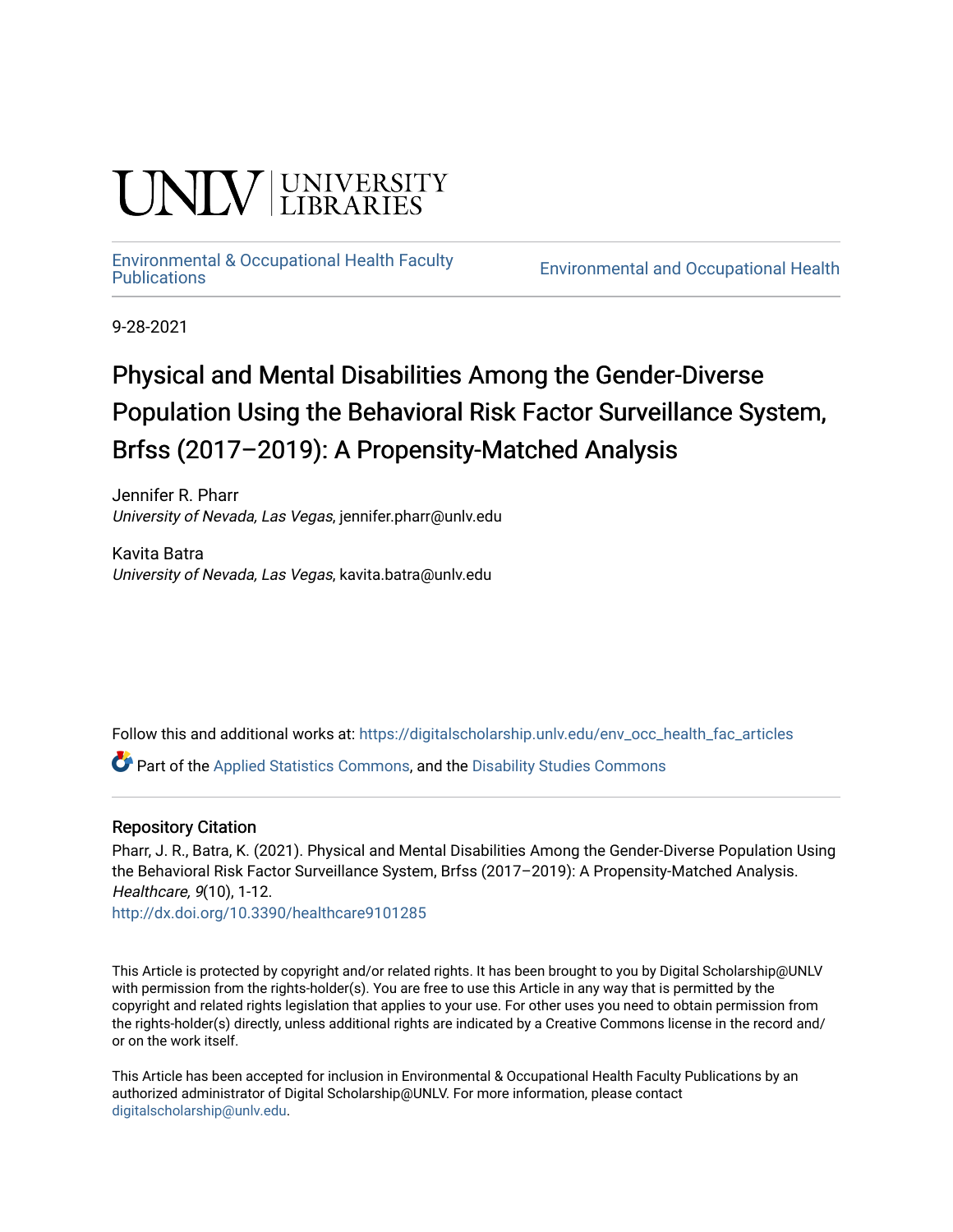

*Article*



### **Physical and Mental Disabilities among the Gender-Diverse Population Using the Behavioral Risk Factor Surveillance System, BRFSS (2017–2019): A Propensity-Matched Analysis**

**Jennifer R. Pharr 1,[\\*](https://orcid.org/0000-0002-0383-2641) and Kavita Batra [2](https://orcid.org/0000-0002-0722-0191)**

- <sup>1</sup> Department of Environmental and Occupational Health, School of Public Health, University of Nevada, Las Vegas, NV 89119, USA
- <sup>2</sup> Office of Research, Kirk Kerkorian School of Medicine, University of Nevada, Las Vegas, NV 89102, USA; Kavita.batra@unlv.edu
- **\*** Correspondence: jennifer.pharr@unlv.edu

**Abstract:** This propensity-matched analysis utilized the publicly available Behavioral Risk Factor Surveillance System (2017–2019) data to compare the burden of disabilities among transgender/nonbinary (TGNB) and cisgender groups. The groups were matched (1:1 ratio) on demographic variables using Nearest Neighborhood Matching. Categorical variables were compared among groups using a Chi-square analysis to test differences in the proportions. Multivariate logistic regression analysis was fit to predict the likelihood of the physical and mental disabilities among the TGNB group compared with the cisgender group while controlling for healthcare access factors, income, and employment. Survey weights were included in the model to account for the complex survey design. In a weighted sample of 664,103 respondents, only 2827 (0.4%) self-identified as TGNB. In the matched sample, a higher proportion of the TGNB group belonged to the low-income group (39.5% vs. 29.8%,  $p < 0.001$ ), were unable to work (12.5% vs.  $8.6\%$ ,  $p < 0.001$ ), and delayed care due to cost barriers (19.0% vs. 12.4%,  $p < 0.001$ ). Compared with the cisgender group, the odds of having difficulty making decisions were 1.94 times higher (95% CI: 1.67–2.27) and odds of difficulty walking were 1.38 times higher (95% CI: 1.19, 1.59) among the TGNB group. Additionally, the TGNB group had 59.8% higher adjusted odds ratio (aOR) (aOR 1.598, 95% Confidence interval (CI): 1.256, 2.034) of experiencing difficulty dressing and 83.3% higher odds (aOR 1.833, 95% CI: 1.533, 2.191) in having difficulty doing things alone. The findings of this study advocate for developing policies and interventions to deliver culturally competent care to the TGNB population with disabilities.

**Keywords:** physical disability; mental disability; transgender; propensity score matching; Behavioral Risk Factor Surveillance System

#### **1. Introduction**

Transgender and gender nonbinary (TGNB) persons have gender identities, expressions, or behaviors not traditionally associated with the sex they were assigned at birth [\[1\]](#page-10-0). In the United States (U.S.), it is estimated that TGNB persons constitute 6% of the population, or 1.4 million people [\[2\]](#page-10-1). Despite the growing population, visibility, and acceptance of gender minorities in the U.S., evidence continues to show wide disparities in social determinants of health (income, employment, education) and health outcomes among this population compared with cisgender (non-transgender) populations [\[3](#page-10-2)[–11\]](#page-11-0). The minority stress theory posits that TGNB people are at greater risk of experiencing worse health outcomes due to stigma and its resulting discrimination  $[12-15]$  $[12-15]$ . The stigma that they experience may be at the individual, interpersonal, and societal/structural levels and occurs because their gender identity lies outside of the cisgender, binary norm [\[12](#page-11-1)[–15\]](#page-11-2). Identity-related stigmatization results in employment discrimination, public services dis-



**Citation:** Pharr, J.R.; Batra, K. Physical and Mental Disabilities among the Gender-Diverse Population Using the Behavioral Risk Factor Surveillance System, BRFSS (2017–2019): A Propensity-Matched Analysis. *Healthcare* **2021**, *9*, 1285. [https://doi.org/10.3390/](https://doi.org/10.3390/healthcare9101285) [healthcare9101285](https://doi.org/10.3390/healthcare9101285)

Academic Editor: Alessandro Sartorio

Received: 3 September 2021 Accepted: 24 September 2021 Published: 28 September 2021

**Publisher's Note:** MDPI stays neutral with regard to jurisdictional claims in published maps and institutional affiliations.



**Copyright:** © 2021 by the authors. Licensee MDPI, Basel, Switzerland. This article is an open access article distributed under the terms and conditions of the Creative Commons Attribution (CC BY) license (https:/[/](https://creativecommons.org/licenses/by/4.0/) [creativecommons.org/licenses/by/](https://creativecommons.org/licenses/by/4.0/)  $4.0/$ ).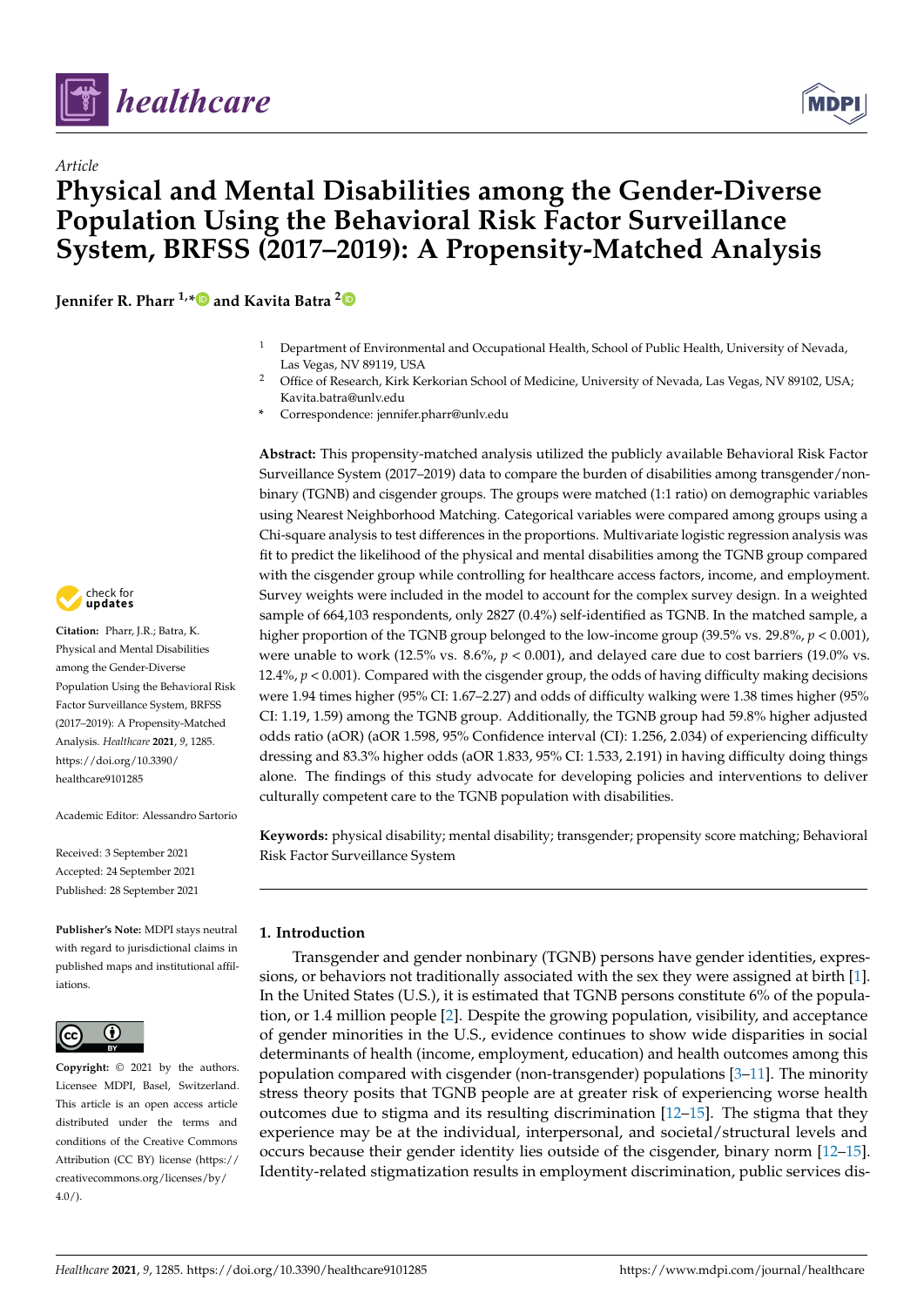crimination, macro and micro aggressions, and internalized transphobia, which leads to elevated levels of stress [\[12](#page-11-1)[–15\]](#page-11-2).

Minority stress has been linked to an increased burden of mental health disorders and chronic diseases among sexual and gender minority populations, particularly among TGNB people [\[12,](#page-11-1)[14\]](#page-11-3). Studies reported a higher prevalence of mental health disorders such as anxiety, depression, suicidality, and substance use among TGNB persons compared with their cisgender counterparts [\[10](#page-10-3)[,12](#page-11-1)[–17\]](#page-11-4). Previous studies explained increased suicidal ideation among TGNB people through gender minority stress and interpersonal factors [\[16](#page-11-5)[,17\]](#page-11-4). Additionally, compared with the cisgender people, TGNB people are more likely to have chronic diseases, such as hypertension, hypercholesteremia, prediabetes, stroke, cardiovascular diseases, asthma, and cancers, while also engaging in more health risk behaviors including smoking and heavy drinking [\[10,](#page-10-3)[18\]](#page-11-6). While there is a paucity of research examining disability disparities among TGNB people, a few studies found an elevated risk of mobility, cognitive, and independent living disabilities among TGNB people compared to cisgender men, the odds of which increase with age [\[5,](#page-10-4)[19–](#page-11-7)[24\]](#page-11-8).

Disability is defined by the Americans with Disabilities Act (ADA) as a "physical or mental impairment that substantially limits one or more major life activities" with major life activities including, but not limited to, self-care, manual tasks, seeing, hearing, walking, standing, lifting, speaking, learning, concentrating, and communicating [\[25\]](#page-11-9). Reportedly, sixty-one million American adults have a disability, equaling 25.7% of the adult population [\[26\]](#page-11-10). Among transgender people, 39% report having a disability [\[26](#page-11-10)[,27\]](#page-11-11). People with disabilities have been stigmatized throughout history [\[3](#page-10-2)[,19](#page-11-7)[,27\]](#page-11-11). The stigma of disability contributes to discrimination in many facets of life such as employment, education, and life decisions; stereotypes; negative attitudes; and labeling of people with disabilities [\[28\]](#page-11-12).

Because people with disabilities are subjected to disability stigma, this could result in TGNB people with disabilities having multiple minority stress. However, the epidemiology of these two minority stressors is relatively unknown in the TGNB population. There is evidence to suggest that sexual minority people are more likely to have disabilities compared with heterosexual people and that this intersection results in poorer health and a great need for community support [\[29–](#page-11-13)[31\]](#page-11-14). However, minimal research is available for gender minorities. The little research that has been conducted used uneven samples to draw conclusions Therefore, the purpose of this study was to use a propensity-matched sample to examine disabilities disparities among TGNB people compared with cisgender people. Authors hypothesize that TGNB people experience a higher burden of physical disabilities compared to their cisgender counterparts after matching on certain demographic variables.

#### **2. Materials and Methods**

#### *2.1. Study Design and Data Source*

This cross-sectional study utilized publicly available data from the Behavioral Risk Factor Surveillance System (BRFSS) for the years 2017–2019 [\[32\]](#page-11-15). The BRFSS is the largest, population-based, and nationwide computer-assisted telephone interview (CATI) survey conducted by the CDC, which collects data from all 50 states and selected territories of the United States (U.S.) [\[32](#page-11-15)[–34\]](#page-11-16). The target population of the BRFSS survey is noninstitutionalized adults aged 18 years or older [\[32](#page-11-15)[–34\]](#page-11-16). The BRFSS collects information about participants' demographics, health-related risk behaviors, chronic health conditions, and use of preventive services in the core module of the questionnaire [\[32\]](#page-11-15). In 2014, the BRFSS expanded the utility of the surveillance data by including an optional module related to sexual orientation and gender identity (SOGI), which was utilized by 28 states and territories in 2017, 30 states and territories in 2018, and 31 states and territories in 2019 [\[33,](#page-11-17)[34\]](#page-11-16). To account for the bias resulting from the selection probabilities and nonresponse, the BRFSS utilizes a complex sampling weighting methodology, which can be viewed at [https://www.cdc.gov/brfss,](https://www.cdc.gov/brfss) accessed on 24 June 2020. This helps in generating the nationally representative samples [\[35\]](#page-11-18). This study was deemed excluded from the ethical review by the University of Nevada, Las Vegas Institutional Review Board, because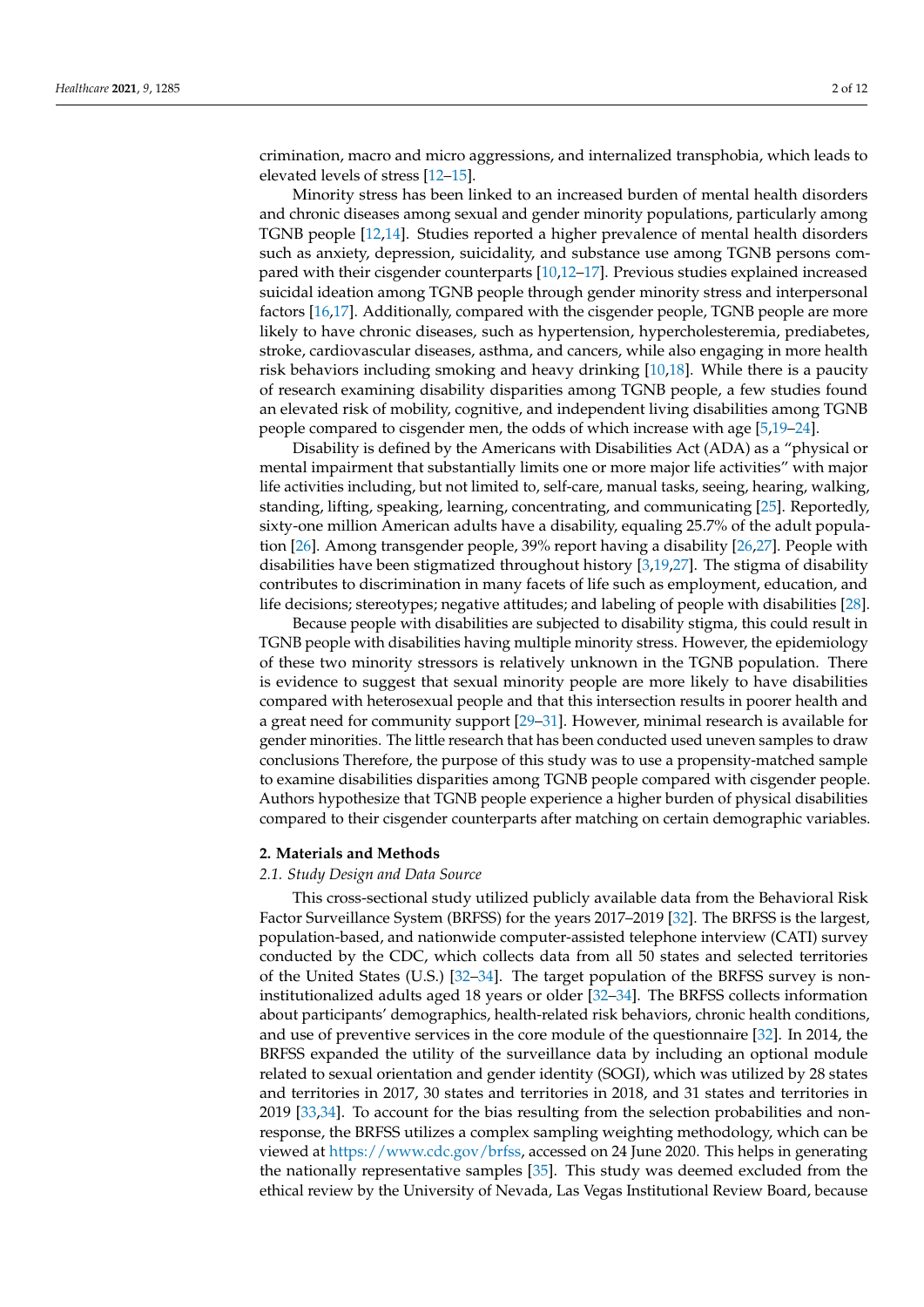it involves secondary data analysis of publicly available, deidentified data with no direct involvement of the human subjects.

#### *2.2. Participants*

The study was comprised of survey participants of at least 18 years of age and who responded "yes" to the question "Do you consider yourself to be a transgender?" [\[36](#page-11-19)[–38\]](#page-12-0). Participants who self-identified as Transgender, male-to-female; Transgender, female-tomale; and gender nonconforming were included in the TGNB (yes) category. Participants who responded "no" to the above question were included in a comparative cisgender (transgender "no") group. Respondents who responded "don't know or unsure" or "refused to answer" were excluded from the study. This methodology was consistent with the previous studies, which utilized the BRFSS data [\[39](#page-12-1)[–41\]](#page-12-2).

#### *2.3. Variables and Measures*

Variables included in this study were sociodemographic information (e.g., birthassigned sex, education, age, race/ethnicity, marital status, employment status and income) and healthcare accessibility information (health insurance, having personal doctor, frequency of medical check-up, and delayed check-up due to cost) [\[36](#page-11-19)[–38\]](#page-12-0). We recoded some variables to construct meaningful categories. For instance, unemployed includes those who were out of the labor force (e.g., retired, homemakers, students, and unable to work) and the non-white category includes Blacks, multiracial, Asian, Native Hawaiian/Pacific Islanders, and Alaska Natives/American Indians. The main outcomes for this study were physical and mental disabilities, e.g., difficulty hearing, seeing, performing routine activities such as walking, dressing, bathing, and limited ability to make decisions. We also evaluated the number of days of poor mental and physical health in the past month (i.e., 0 days, 1–13 days, or <14 days). Because some disabilities are associated with poor health, chronic conditions, and lack of access to healthcare, we included healthcare access as a demographic characteristic in this study. Additionally, we included healthcare access as a covariate in this analysis because previous research has identified that financial barriers to healthcare are predictors of disability among SGM populations [\[5](#page-10-4)[,24\]](#page-11-8).

#### *2.4. Statistical Analysis*

The data from the three surveys (2017, 2018, and 2019) were pooled to increase the sample size following the methodology described by the CDC [\[35\]](#page-11-18). The final weight was calculated and adjusted according to the proportion of the sample size in each year. To account for the sample size differences in the cisgender and transgender groups and to minimize selection bias, we used the propensity-score-matched (PSM) analysis [\[10,](#page-10-3)[42](#page-12-3)[,43\]](#page-12-4). Cisgender (control) and TGNB (case) groups were 1:1 matched on demographic variables, including birth-assigned sex, age, race, marital status, and education. Nearest Neighborhood Matching (NNM) was performed using the matching package [\[43\]](#page-12-4) and covariate balance was assessed using cobalt  $[44,45]$  $[44,45]$ , both in R  $[46]$ . Propensity scores were first estimated using a logistic regression and the probability distribution was then compared. Covariance balance in unmatched and matched sample was compared by visually inspecting the Love plots. In addition, standardized mean differences and variance ratio were used as indicators to assess covariance balance [\[10\]](#page-10-3). Categorical variables were compared among groups using a Chi-square analysis to test the differences in the proportions. Multivariate logistic regression analysis was fit to predict the likelihood of the physical and mental disabilities among the TGNB group compared with the cisgender group while controlling for healthcare access factors, income, and employment. Survey weights were included in the model to account for the complex survey design using a survey package in R software. The significance level was set at 5%, and all descriptive analysis of the matched samples were conducted using SPSS version 26 (IBM Corp. Armonk, NY, USA).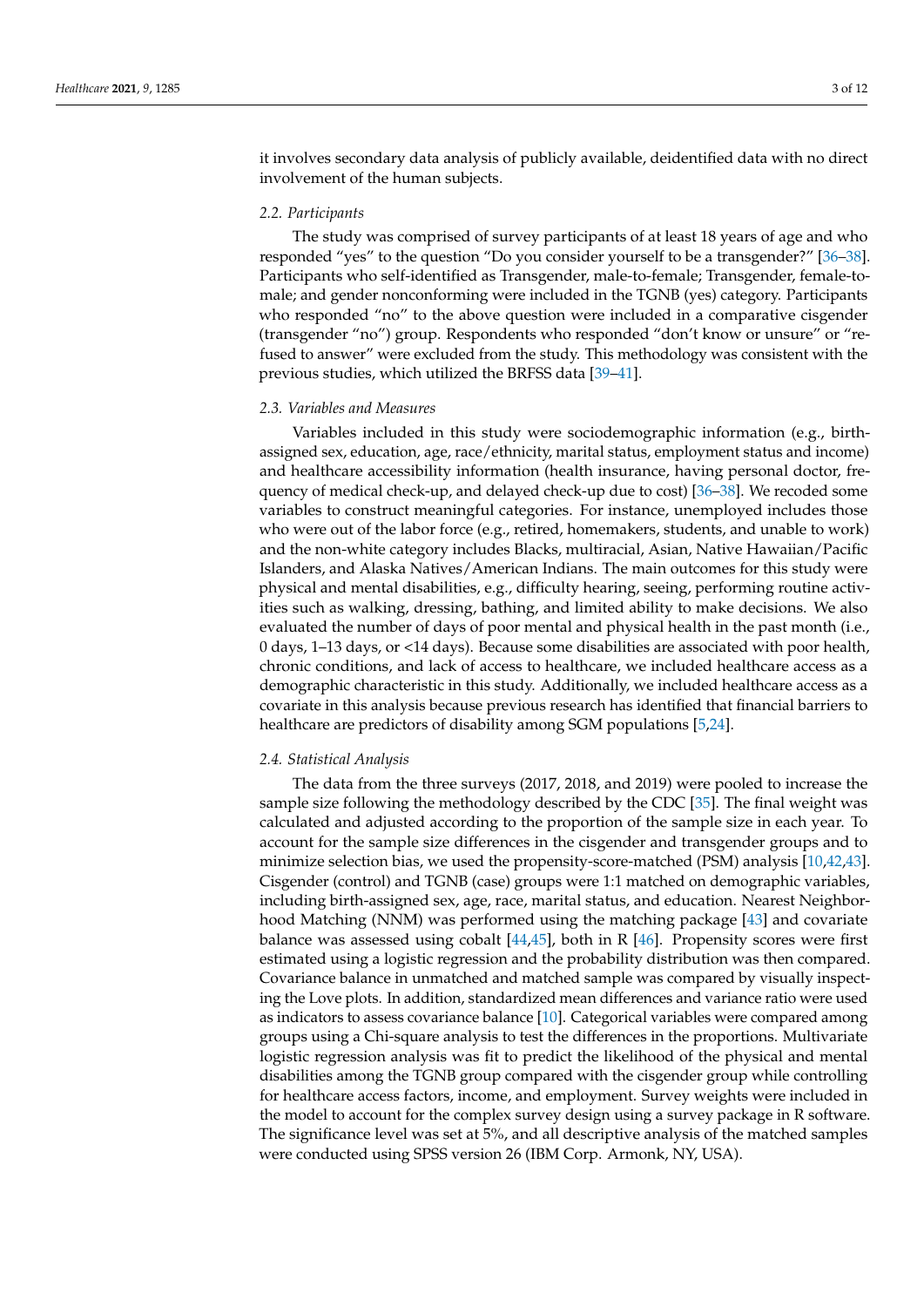#### **3. Results**

In a weighted sample of 664,103 respondents, only 2827 (0.4%) self-identified as TGNB. In an unmatched sample, a higher proportion of the TGNB group were non-white (23.2% vs. 20.5%, *p* < 0.001), Hispanic (21.0% vs. 15.8%, *p* < 0.001), aged 18–34 years (47.4% vs. 27.6%, *p* < 0.001), were never married (38.8% vs. 23.5%, *p* < 0.001), and were less educated with only a high school diploma or less (55.1% vs. 41.4%, *p* < 0.001; Table [1\)](#page-4-0). The postmatched sample ( $n = 2687$ ) had an adequate covariate balance, as indicated by absolute standardized mean differences close to zero and variance ratios close to 1, as indicated in Figure [1](#page-5-0) and Table [2.](#page-5-1)

<span id="page-4-0"></span>

| Characteristics                 | <b>Gender Identities</b> |                  | <b>Total</b>       | $p$ Value |
|---------------------------------|--------------------------|------------------|--------------------|-----------|
|                                 | <b>TGNB</b>              | Cisgender        |                    |           |
|                                 | $n$ (weighted %)         | $n$ (weighted %) | $n$ (weighted $\%$ |           |
| All                             | 2827 (0.5)               | 661,276 (99.5)   | 664,103            |           |
| Sex assigned at birth           |                          |                  |                    |           |
| Male                            | 1456 (51.9)              | 294,479 (47.7)   | 295,935 (48.0)     | < 0.001   |
| Female                          | 1324 (48.1)              | 366,243 (51.7)   | 36,7567 (52.0)     |           |
| <b>Education</b> status         |                          |                  |                    |           |
| High school graduate<br>or less | 1343 (55.1)              | 223,742 (41.4)   | 225,085 (41.4)     | < 0.001   |
| Attended college                | 723 (28.9)               | 183,259 (31.3)   | 183,982 (31.3)     |           |
| College graduate                | 742 (16.0)               | 252,304 (27.4)   | 253,052 (27.3)     |           |
| Age (in years)                  |                          |                  |                    |           |
| 18-34                           | 847 (47.4)               | 99,009 (27.6)    | 99,856 (27.7)      | < 0.001   |
| $35 - 54$                       | 700 (25.1)               | 172,366 (32.3)   | 173,066 (32.2)     |           |
| $55 - 74$                       | 936 (20.8)               | 279,048 (31.0)   | 279,984 (30.9)     |           |
| $75+$                           | 307(6.7)                 | 101,102 (9.2)    | 101,409 (9.2)      |           |
| Race/ethnicity                  |                          |                  |                    |           |
| White                           | 1784 (55.8)              | 500,935 (63.7)   | 502,719 (63.7)     | < 0.001   |
| Non-white                       | 680 (23.2)               | 109,607 (20.5)   | 110,287 (20.5)     |           |
| Hispanic                        | 337 (21.0)               | 46,450 (15.8)    | 46,787 (15.9)      |           |
| Marital status                  |                          |                  |                    |           |
| Married                         | 1032 (34.3)              | 338,983 (51.1)   | 340,015 (51.0)     | < 0.001   |
| Divorced                        | 382 (9.8)                | 92,057 (10.9)    | 92,439 (10.9)      |           |
| Widowed                         | 285(6.2)                 | 82,717 (7.4)     | 83,002 (7.3)       |           |
| Separated                       | 80 (3.0)                 | 14,374 (2.6)     | 14,454 (2.6)       |           |
| Never married                   | 850 (38.8)               | 107,597 (23.5)   | 108,447 (23.6)     |           |
| A member of<br>unmarried couple | 181 (7.8)                | 21,651 (4.6)     | 21,832 (4.7)       |           |

**Table 1.** Demographic characteristics of the unmatched study population ( $N = 664,103$ ).

TGNB = transgender, non-binary. Unemployed includes those being out of the labor force (e.g., retired, homemakers, students, and unable to work). Non-white includes Blacks, multiracial, Asian, NH/PI, AI/AN.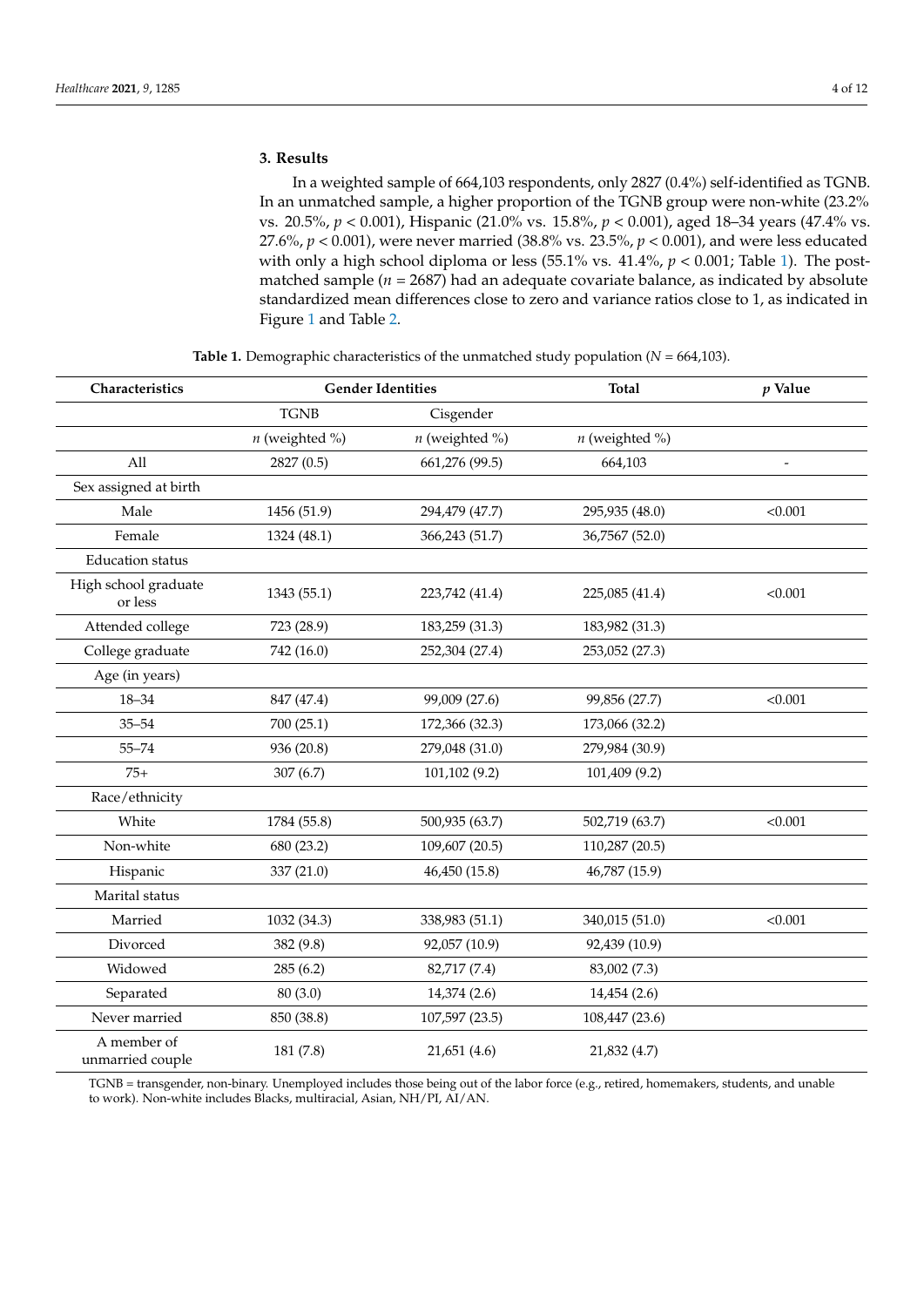

<span id="page-5-0"></span>SMD = Standardized Mean Difference; VR = Variance ratio. Matching variables = Age, Biological sex, Race, Marital status,

Figure 1. Love plot displaying covariate balance in unadjusted and adjusted samples. Legend: Absolute standardized mean  $s$  does to zero and variance ratio close to one is indicative of a good covariate balance differences close to zero and variance ratio close to one is indicative of a good covariate balance.<br>

<span id="page-5-1"></span>

|                 | <b>Means Treated</b><br>(Trans) | <b>Mean Control</b><br>(Cis) | <b>SMD</b> | VR    | <b>Standard Pair</b><br><b>Distance</b> |
|-----------------|---------------------------------|------------------------------|------------|-------|-----------------------------------------|
| Age             | 2.949                           | 2.951                        | $-0.0015$  | 1.001 | 0.0098                                  |
| Biological sex  | 1.569                           | 1.533                        | 0.0386     | 1.353 | 0.0507                                  |
| Race            | 1.843                           | 1.849                        | $-0.0041$  | 0.992 | 0.0102                                  |
| Marital status  | 2.988                           | 3.004                        | $-0.0083$  | 0.973 | 0.0146                                  |
| Education level | 2.635                           | 2.630                        | 0.0047     | 0.998 | 0.0069                                  |

**Table 2.** Summary of covariate balance for matched cohort units (*N* = 2687).

SMD = Standardized Mean Difference; VR = Variance ratio. Matching variables = Age, Biological sex, Race, Marital status, Education level.<br>.

Upon analyzing differences in the socioeconomic, healthcare access, and cost of care barriers, significant differences among unmatched and matched samples were noted (Table 3). In a matched sample, with the exception of healthcare insurance, there were statistically significant differences in the proportion. A higher proportion of the TGNB group belong to the low-income group  $(39.5\% \text{ vs. } 29.8\%, p < 0.001)$ , were unable to work (12.5% vs. 8.6%, *p* < 0.001) and delayed care due to cost barriers (19.0% vs. 12.4%, *p* < 0.001; Table [3\)](#page-6-0) compared with the cisgender group. However, for personal doctor and medical check-ups, a significantly higher proportion of the TGNB respondents reported having a medical checkup within the past year (76.6% vs. 70.3%, *p* < 0.001) and had at least one personal doctor  $(69.9\% \text{ vs. } 61.1\%, p < 0.001$ ; Table [3\)](#page-6-0). The results of outcome analysis indicated that TGNB individuals were more likely to experience difficulty seeing (7.9% vs. 6.1%, *p* = 0.008) and making decisions (22.5% vs. 12.5%, *p* < 0.001, Table [4\)](#page-7-0) as opposed to their cisgender counterparts. A significantly higher proportion of TGNB respondents reported difficulty walking (20.6% vs. 14.3%, *p* < 0.001), dressing (7.6 vs. 4.3%,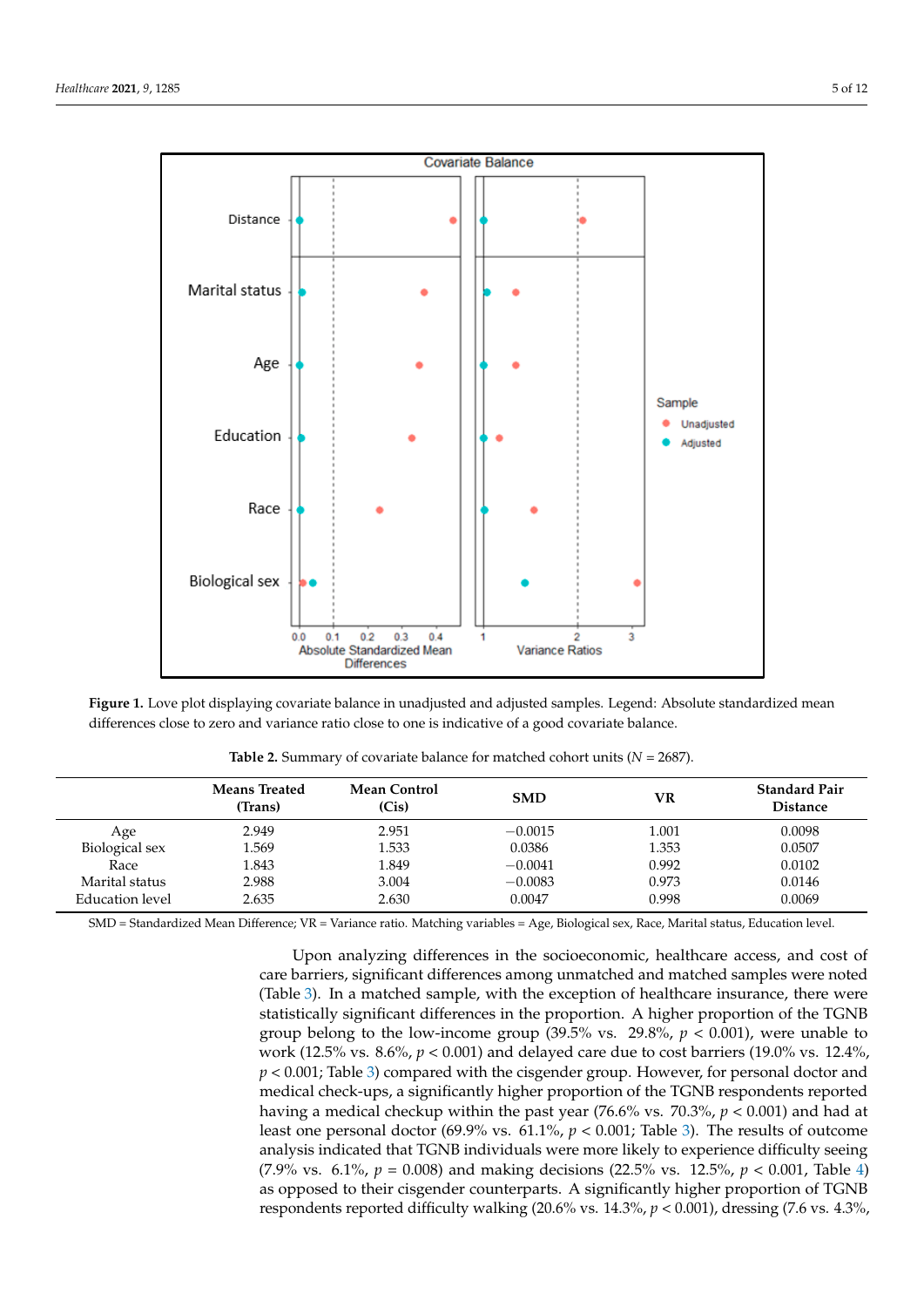*p* < 0.001), and doing things alone (15.4% vs. 8.3%, *p* < 0.001, Table [4\)](#page-7-0). As compared with the cisgender group, the TGNB group reported having poor physical (18.4% vs. 13.9%,  $p < 0.001$ ) and mental health outcomes (24.9% vs. 14.1%,  $p < 0.001$ ), which persisted for at least 14 days (Table [4\)](#page-7-0).

**Table 3.** Socioeconomic, health-specific and cost-of-care barriers among unmatched and matched samples.

<span id="page-6-0"></span>

|                                  | Unmatched                       |                                                                            |           | Matched             |                      |           |
|----------------------------------|---------------------------------|----------------------------------------------------------------------------|-----------|---------------------|----------------------|-----------|
| Outcome                          | <b>TGNB</b><br>$N$ (Weighted %) | $\begin{array}{c} \textbf{Cigender}\\ N \textbf{(Weighted\%)} \end{array}$ | $p$ Value | <b>TGNB</b><br>N(%) | Cisgender<br>$N$ (%) | $p$ Value |
| Income in dollars                |                                 |                                                                            |           |                     |                      |           |
| Up to 25 K                       | 926 (43.7)                      | 138,849 (26.3)                                                             | < 0.001   | 884 (39.5)          | 655(29.8)            | < 0.001   |
| $25 - 50K$                       | 573 (19.7)                      | 13,4271 (23.2)                                                             |           | 549 (24.6)          | 533(24.2)            |           |
| $50 - 75K$                       | 311(12.5)                       | 89,208 (15.1)                                                              |           | 304 (13.6)          | 338 (15.4)           |           |
| $75+K$                           | 515(24.1)                       | 192,787 (35.4)                                                             |           | 499 (22.3)          | 675 (30.7)           |           |
| Employment status                |                                 |                                                                            |           |                     |                      |           |
| In labor force or working        | 1350 (49.2)                     | 326,136 (56.8)                                                             | < 0.001   | 1301 (48.4)         | 1385 (51.5)          | < 0.001   |
| Out of labor force or unemployed | 1091 (36.9)                     | 280,908 (36.0)                                                             |           | 1049 (39.1)         | 1072 (39.9)          |           |
| Unable to work                   | 353 (13.9)                      | 48,893 (7.2)                                                               |           | 337 (12.5)          | 230(8.6)             |           |
| Healthcare insurance             |                                 |                                                                            |           |                     |                      |           |
| Yes                              | 2434 (82.2)                     | 605,968 (87.2)                                                             | < 0.001   | 2317 (86.7)         | 2332 (87.4)          | 0.5       |
| No                               | 389 (17.8)                      | 54,374 (12.8)                                                              |           | 354 (13.3)          | 337 (12.6)           |           |
| Personal doctor                  |                                 |                                                                            |           |                     |                      |           |
| Yes, only one                    | 1967 (67.3)                     | 500,447 (70.6)                                                             | < 0.001   | 1876 (69.9)         | 1638(61.1)           | < 0.001   |
| Yes, more than one               | 237(7.4)                        | 54,825 (7.6)                                                               |           | 224(8.3)            | 240 (8.9)            |           |
| No                               | 619(25.3)                       | 10,469 (21.8)                                                              |           | 584 (21.8)          | 805 (30.0)           |           |
| Delayed care due to cost         |                                 |                                                                            |           |                     |                      |           |
| Yes                              | 547 (21.9)                      | 67,990 (13.3)                                                              | < 0.001   | 511(19.0)           | 334 (12.4)           | < 0.001   |
| No                               | 2277 (78.1)                     | 592,187 (86.7)                                                             |           | 2173 (81.0)         | 2352 (87.6)          |           |
| Medical check up                 |                                 |                                                                            |           |                     |                      |           |
| Yes, within past year            | 2161 (72.6)                     | 521,770 (74.6)                                                             | < 0.001   | 2057 (76.6)         | 1889 (70.3)          | < 0.001   |
| Yes, within past 2 years         | 259(11.6)                       | 62,672 (11.0)                                                              |           | 244(9.1)            | 319 (11.9)           |           |
| Within past 5 years              | 171(6.1)                        | 33,406 (6.5)                                                               |           | 163(6.1)            | 204(7.6)             |           |
| 5 or more years                  | 176 (7.9)                       | 31,738 (5.8)                                                               |           | 168(6.3)            | 208(7.7)             |           |
| N <sub>o</sub>                   | 57(1.8)                         | 10,423(2.0)                                                                |           | 52(1.9)             | 67(2.5)              |           |

TGNB = transgender, non-binary.

**Table 4.** Burden of physical and mental disabilities among unmatched and matched samples.

|                             | Unmatched              |                              |           | Matched                |                                |           |
|-----------------------------|------------------------|------------------------------|-----------|------------------------|--------------------------------|-----------|
| Outcome                     | <b>TGNB</b><br>$N$ (%) | Cisgender<br>$\tilde{N}$ (%) | $p$ Value | <b>TGNB</b><br>$N$ (%) | Cisgender<br>$\overline{N}(%)$ | $p$ Value |
| Difficulty hearing          |                        |                              |           |                        |                                |           |
| Yes                         | 302(9.8)               | 58,784 (6.6)                 | < 0.001   | 286 (10.7)             | 247(9.3)                       | 0.07      |
| No.                         | 2493 (90.2)            | 596,657 (93.4)               |           | 2375 (89.3)            | 2411 (90.7)                    |           |
| Difficulty seeing           |                        |                              |           |                        |                                |           |
| Yes                         | 219(7.8)               | 34,750(5.1)                  | < 0.001   | 211(7.9)               | 161(6.1)                       | 0.008     |
| No                          | 2572 (92.2)            | 620,253 (94.9)               |           | 2448 (92.1)            | 2492 (93.9)                    |           |
| Difficulty making decisions |                        |                              |           |                        |                                |           |
| Yes                         | 629(27.3)              | 69,714 (11.4)                | < 0.001   | 598 (22.5)             | 323 (12.2)                     | < 0.001   |
| No                          | 2158 (72.7)            | 584,543 (88.6)               |           | 2058 (77.5)            | 2328 (87.8)                    |           |
| Difficulty walking          |                        |                              |           |                        |                                |           |
| Yes                         | 576 (17.4)             | 115,267 (14.5)               | < 0.001   | 546 (20.6)             | 379 (14.3)                     | < 0.001   |
| No.                         | 2207 (82.6)            | 538,729 (85.5)               |           | 2108 (79.4)            | 2270 (85.7)                    |           |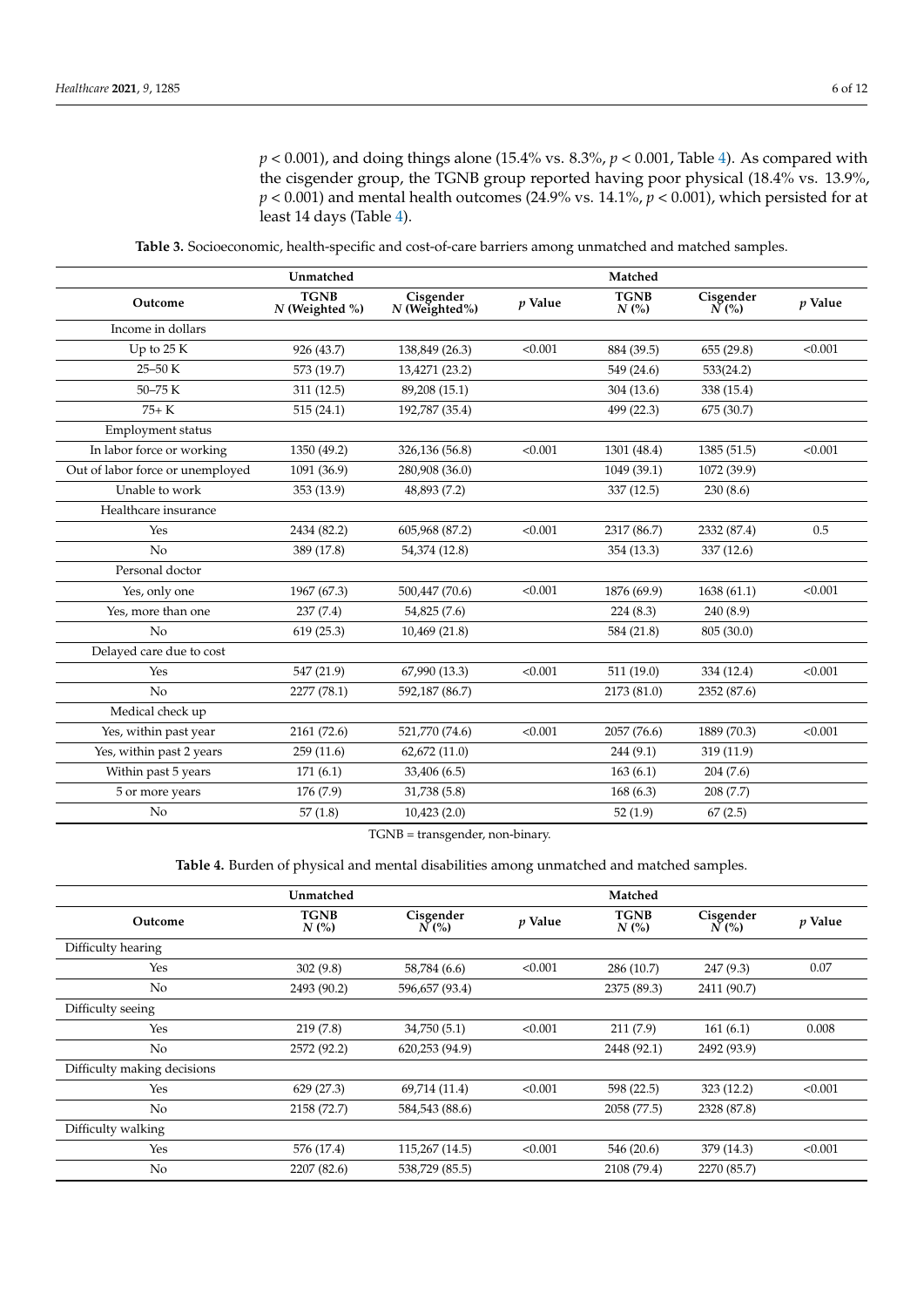<span id="page-7-0"></span>

|                               | Unmatched              |                                |           | Matched                |                                |           |
|-------------------------------|------------------------|--------------------------------|-----------|------------------------|--------------------------------|-----------|
| Outcome                       | <b>TGNB</b><br>$N$ (%) | Cisgender<br>$\overline{N}(%)$ | $p$ Value | <b>TGNB</b><br>$N$ (%) | Cisgender<br>$\overline{N}(%)$ | $p$ Value |
| Difficulty dressing           |                        |                                |           |                        |                                |           |
| Yes                           | 217(9.6)               | 29,252 (4.1)                   | < 0.001   | 202(7.6)               | 114(4.3)                       | < 0.001   |
| No                            | 2567 (90.4)            | 624,558 (95.6)                 |           | 2452 (92.4)            | 2531 (95.7)                    |           |
| Difficulty doing things alone |                        |                                |           |                        |                                |           |
| Yes                           | 427(20.0)              | 50,627 (7.2)                   | < 0.001   | 409(15.4)              | 218(8.3)                       | < 0.001   |
| No                            | 2352 (80.0)            | 602,566 (92.8)                 |           | 2240 (84.6)            | 2423 (91.7)                    |           |
| General health                |                        |                                |           |                        |                                |           |
| Excellent                     | 106,025 (17.2)         | 399 (16.9)                     | < 0.001   | 380 (14.2)             | 388 (14.5)                     | < 0.001   |
| Very Good                     | 216,242 (31.4)         | 787 (25.7)                     |           | 754 (28.1)             | 825 (30.8)                     |           |
| Good                          | 209,887 (32.4)         | 891 (30.3)                     |           | 844 (31.5)             | 896 (33.4)                     |           |
| Fair                          | 509 (17.6)             | 91,996 (14.1)                  |           | 490 (18.3)             | 426 (15.9)                     |           |
| Poor                          | 232(9.4)               | 35,467 (4.9)                   |           | 213(7.9)               | 146(5.4)                       |           |
| Poor physical health          |                        |                                |           |                        |                                |           |
| $0$ days                      | 1411 (50.2)            | 402,618 (63.6)                 | < 0.001   | 1345 (51.8)            | 1523 (58.0)                    | < 0.001   |
| $1-13$ days                   | 812 (32.4)             | 152,847 (23.8)                 |           | 772 (29.7)             | 738 (28.1)                     |           |
| $<$ 14 days                   | 505 (17.4)             | 91,189 (12.6)                  |           | 478 (18.4)             | 365(13.9)                      |           |
| Poor mental health            |                        |                                |           |                        |                                |           |
| $0 \, \text{days}$            | 1408 (44.9)            | 433,007 (64.0)                 | < 0.001   | 1351 (51.5)            | 1577 (59.8)                    | < 0.001   |
| $1-13$ days                   | 651(25.0)              | 141,039 (23.3)                 |           | 617(23.5)              | 687(26.1)                      |           |
| $<$ 14 days                   | 694 (30.1)             | 75,359 (12.7)                  |           | 654 (24.9)             | 373 (14.1)                     |           |

**Table 4.** *Cont.*

TGNB = transgender, non-binary.

After adjusting for the healthcare access factors, cost-of-care barriers, income, and education, having difficulties making decisions, walking, dressing, and doing things alone were associated with the TGNB group. Compared with the cisgender group, the odds of having difficulties making decisions were 1.94 times higher (95% CI: 1.67–2.27) and odds of difficulties walking were 1.38 times higher (95% CI: 1.19, 1.59, Table [5\)](#page-8-0) among the TGNB group. Additionally, the TGNB group had 59.8% higher odds (aOR 1.598, 95% CI: 1.256, 2.034) of experiencing difficulties dressing and 83.3% higher odds (aOR 1.833, 95% CI: 1.533, 2.191, Table [5\)](#page-8-0) having difficulties doing things alone.

**Table 5.** Adjusted and unadjusted odds ratio for disabilities among matched samples.

| Variable                    | <b>Unadjusted Odds Ratio</b> | 95% CI                   |                          | p Value                      | <b>AOR</b> | 95% CI                   |                          | $p$ Value                |
|-----------------------------|------------------------------|--------------------------|--------------------------|------------------------------|------------|--------------------------|--------------------------|--------------------------|
|                             |                              | <b>LCL</b>               | <b>UCL</b>               |                              |            | LCL                      | <b>UCL</b>               |                          |
| Difficulty hearing          |                              |                          |                          |                              |            |                          |                          |                          |
| <b>TGNB</b>                 | 1.175                        | 0.982                    | 1.406                    | 0.07                         | 1.066      | 0.888                    | 1.280                    | 0.5                      |
| Cisgender                   | <b>REF</b>                   | $\overline{\phantom{a}}$ | $\overline{\phantom{0}}$ | $\qquad \qquad \blacksquare$ | -          | $\overline{\phantom{a}}$ | -                        | $\overline{\phantom{0}}$ |
| Difficulty seeing           |                              |                          |                          |                              |            |                          |                          |                          |
| <b>TGNB</b>                 | 1.334                        | 1.079                    | 1.650                    | 0.008                        | 1.236      | 0.995                    | 1.534                    | $0.05*$                  |
| Cisgender                   | <b>REF</b>                   | $\overline{\phantom{a}}$ | -                        | $\overline{\phantom{0}}$     | -          | ۰                        | $\overline{\phantom{0}}$ | $\overline{a}$           |
| Difficulty making decisions |                              |                          |                          |                              |            |                          |                          |                          |
| <b>TGNB</b>                 | 2.094                        | 1.807                    | 2.428                    | < 0.001                      | 1.948      | 1.673                    | 2.269                    | < 0.001                  |
| Cisgender                   | <b>REF</b>                   | $\overline{\phantom{a}}$ | $\overline{\phantom{a}}$ |                              |            |                          |                          |                          |
| Difficulty walking          |                              |                          |                          |                              |            |                          |                          |                          |
| <b>TGNB</b>                 | 1.551                        | 1.344                    | 1.791                    | < 0.001                      | 1.381      | 1.192                    | 1.599                    | < 0.001                  |
| Cisgender                   | <b>REF</b>                   | -                        | -                        |                              |            |                          |                          |                          |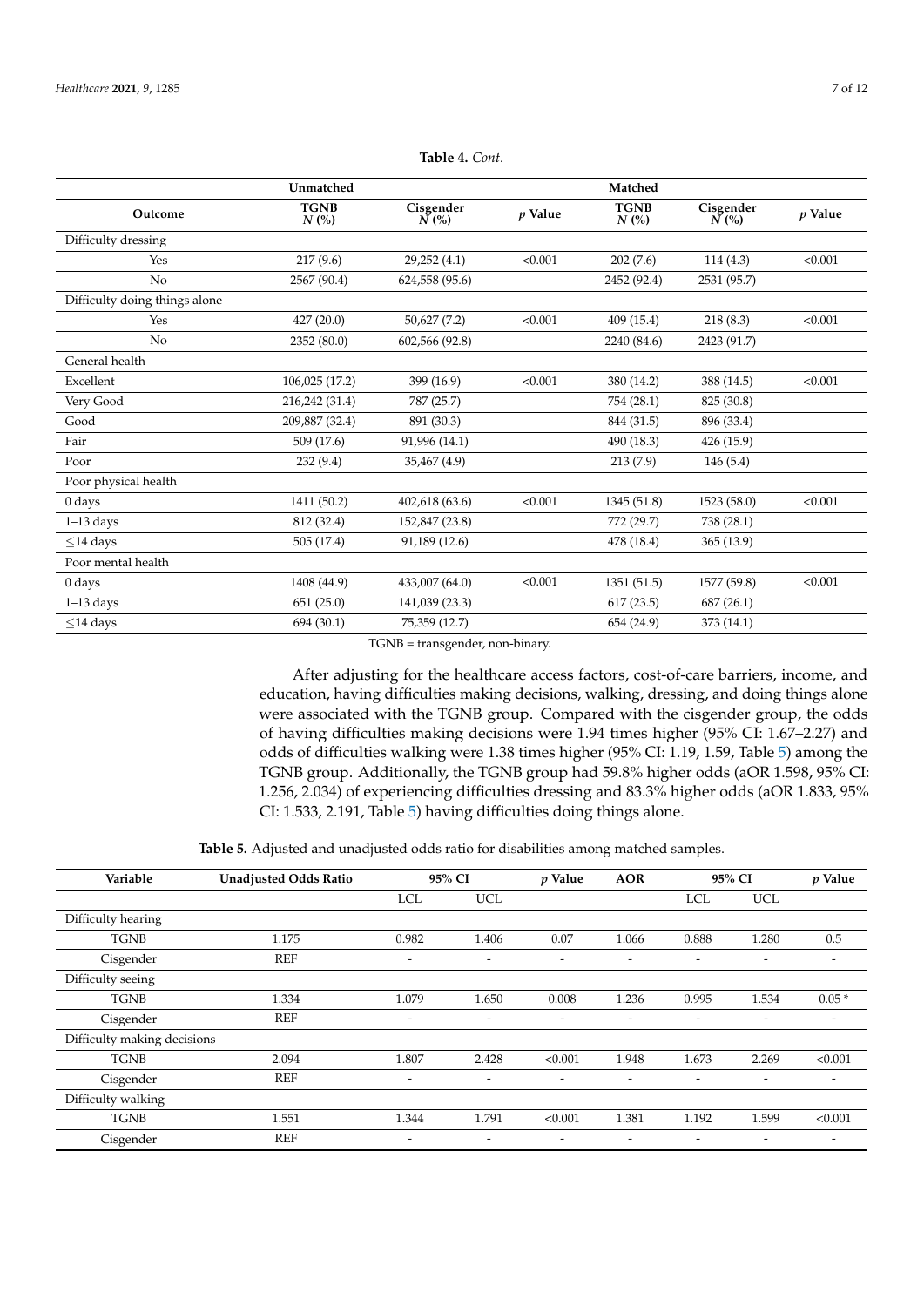<span id="page-8-0"></span>

| Variable                      | <b>Unadjusted Odds Ratio</b> |                          | 95% CI                   | <i>v</i> Value           | <b>AOR</b>               |                          | 95% CI                   | p Value                  |
|-------------------------------|------------------------------|--------------------------|--------------------------|--------------------------|--------------------------|--------------------------|--------------------------|--------------------------|
| Difficulty dressing           |                              |                          |                          |                          |                          |                          |                          |                          |
| <b>TGNB</b>                   | 1.829                        | .444                     | 2.316                    | < 0.001                  | 1.598                    | 1.256                    | 2.034                    | < 0.001                  |
| Cisgender                     | <b>REF</b>                   | $\overline{\phantom{a}}$ | $\overline{\phantom{0}}$ | $\overline{\phantom{a}}$ | $\overline{\phantom{0}}$ | $\overline{\phantom{0}}$ | $\overline{\phantom{0}}$ | $\overline{\phantom{0}}$ |
| Difficulty doing things alone |                              |                          |                          |                          |                          |                          |                          |                          |
| <b>TGNB</b>                   | 2.029                        | 1.705                    | 2.415                    | < 0.001                  | 1.833                    | 1.533                    | 2.191                    | < 0.001                  |
| Cisgender                     | <b>REF</b>                   | $\overline{\phantom{0}}$ | $\overline{\phantom{0}}$ | $\overline{\phantom{0}}$ | $\overline{\phantom{0}}$ | $\overline{\phantom{0}}$ | $\overline{\phantom{0}}$ | $\overline{\phantom{0}}$ |

**Table 5.** *Cont.*

TGNB = transgender, non-binary. *p* values less than 0.05 are statistically significant; Adjusted odds ratios (AOR) were obtained after controlling for healthcare access factors, income, and employment; LCL-Lower Confidence Limit; UCL-Upper Confidence Limit.

\* Marginally Significant.

#### **4. Discussion**

Pre- and post-matching, TGNB people experience disparities in two important factors that are determinants of health (i.e., income and employment) when compared with cisgender people. This is consistent with other studies that did not use matched samples [\[5](#page-10-4)[,6\]](#page-10-5). TGNB people tend to have lower rates of employment and make less money than their cisgender peers, possibly due to stigma at the interpersonal and structural levels. While TGNB people may have more protections under the law than their lesbian, gay, and bisexual peers due to the Title VII federal sex discrimination law, they still experience unacceptably high rates of workplace discrimination. A recent survey of TGNB people found that 44% had experienced discrimination in employment and hiring in the prior 12 months [\[47](#page-12-8)[–49\]](#page-12-9). Research has also shown that sexual and gender minority adults experience discrimination in hiring practices and compensation, leading to higher unemployment and lower income despite high rates of higher education [\[50](#page-12-10)[,51\]](#page-12-11).

Access to healthcare is important for diagnosing, preventing, and treating disabilities. However, TGNB people face discrimination in healthcare that results in a multitude of barriers to accessing care, which include a lack of health insurance or insurance coverage for gender affirming care, financial barriers, transphobic healthcare providers, verbal or physical abuse and maltreatment by healthcare providers, and healthcare providers' lack of knowledge about TGNB care [\[52–](#page-12-12)[54\]](#page-12-13). Prior to matching in this sample, TGNB people in this study were less likely to report having a personal doctor or having had a medical check-up in the past year than cisgender people. However, after matching, we saw these results switch, with TGNB people being more likely to have a personal doctor (70%) or a medical checkup in the past year (77%). This is similar to results from the U.S. Transgender Survey [\[54\]](#page-12-13). This study demonstrates that matched results are particularly important as they provide more accurate estimates after accounting for the imbalance among covariates, which might otherwise have contributed to the hypothesized effects in the unmatched findings. Knowing the barriers to healthcare experienced by TGNB, these findings from the matched analysis are encouraging, and may be due to the healthcare needs of TGNB people, especially those who are on gender-affirming hormones or receiving care from a transgender provider.

In the matched analysis, TGNB people were more likely to report all disabilities (except difficulty hearing) and 14 days or more of poor physical and mental health. After controlling for healthcare access factors, income, and employment, TGNB people were found to have greater disability disparities including difficulties making decisions, walking, dressing, and doing things alone. Previous research using an unmatched sample also found that the TGNB people were more likely to have mobility, cognitive, and independent living disabilities compared with cisgender people, which this study confirms [\[5\]](#page-10-4). TGNB people in this study were almost two times more likely to have difficulties making decisions or doing things alone. This may indicate a need for help that might not be readily available for TGNB people. The largest survey of TGNB people in the U.S. found that they were more likely to be single and never married compared to the U.S. population [\[3\]](#page-10-2). Our findings are similar with regard to marital status. Additionally, TGNB people are more likely to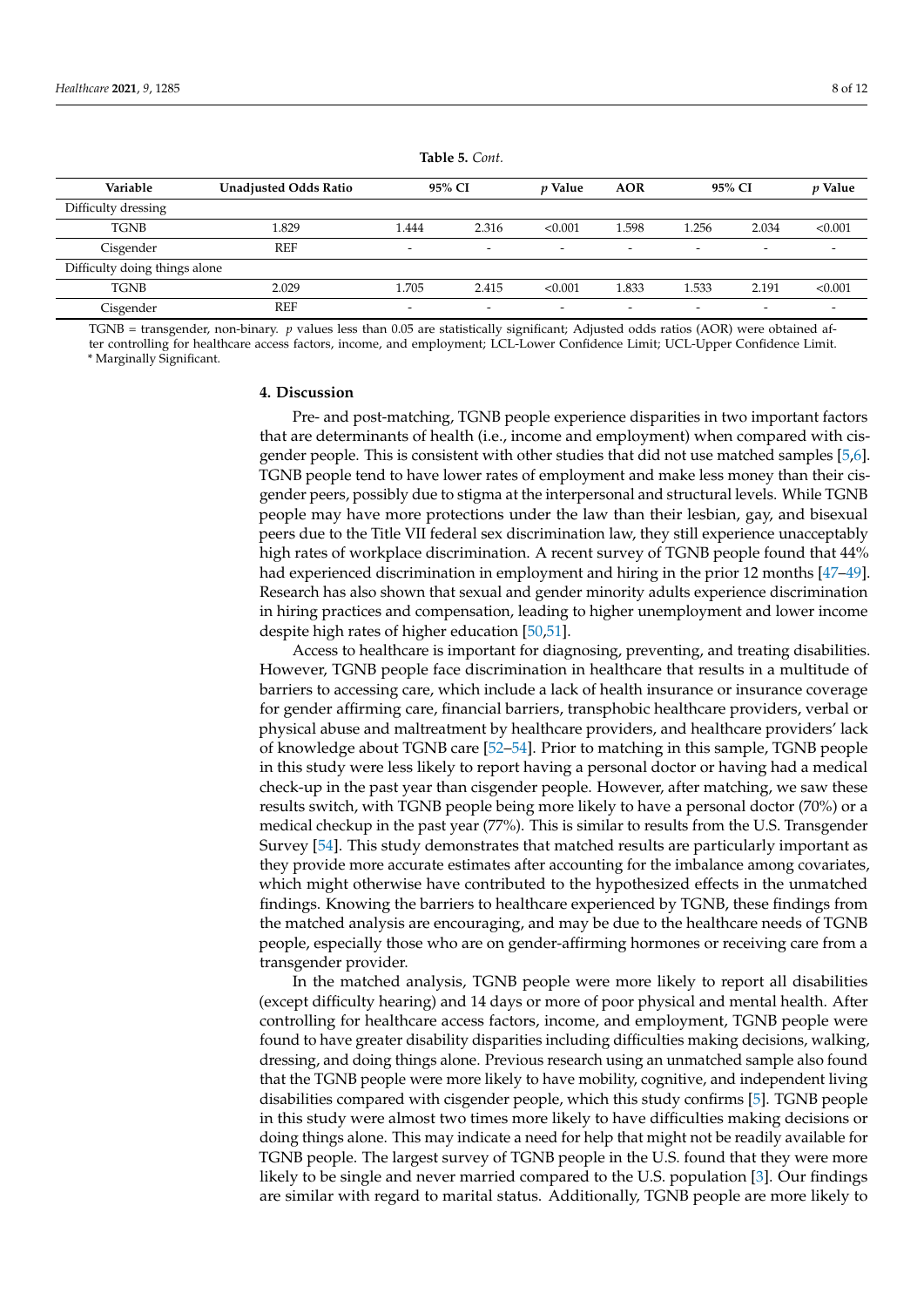experience family rejection and homelessness and are less likely to have children [\[3\]](#page-10-2). People with disabilities often need additional assistance with activities of daily living and usually this assistance comes from family members and friends [\[3,](#page-10-2)[55](#page-12-14)[,56\]](#page-12-15). TGNB people who have disabilities may rely on their friends for support and help rather than their family of origin. Indeed, older sexual and gender minorities are more like to rely on friends for care than do their heterosexual, cisgender peers [\[55](#page-12-14)[,57\]](#page-12-16). Research has found that, within the sexual and gender minority community, friends who provide informal care have less access to social support, which leads to greater stress and depressive symptoms [\[58\]](#page-12-17). Our finding of increased risk of disability highlights the need for support services that are culturally sensitive to those with disabilities who identify as TGNB and their caregivers.

A disability may make healthcare access issues more profound for TGNB people. According to Healthy People 2020, 76.8% of adults with disabilities experience barriers that hinder their use of available healthcare and wellness services [\[59\]](#page-12-18). These barriers include structural barriers (e.g., lack of accessible medical equipment), financial barriers (e.g., lack of health insurance, medical equipment that is too expensive), and personal/cultural barriers (e.g., misconceptions about people with disabilities, maltreatment from healthcare providers) [\[19,](#page-11-7)[60,](#page-12-19)[61\]](#page-12-20). Healthcare barriers persist despite having two federal laws (Americans with Disabilities Act and section 504 of the Rehabilitation Act), which require healthcare providers to grant their patients with disabilities full and equal access to healthcare services and facilities [\[62–](#page-12-21)[64\]](#page-12-22). Having a disability and identifying as TGNB may present a double barrier to healthcare. As mentioned above, TGNB people experience unique barriers to healthcare compared with the cisgender population. Previous research has found that TGNB people with disabilities are two times more likely to experience financial barriers to health care [\[57\]](#page-12-16). Additionally, financial barriers to health care, lifetime victimization, internalized stigma, and lack of social support are predictors for disability among older sexual minority adults [\[57\]](#page-12-16). Policies at the federal, state, and institutional levels are not only needed to address structural stigma, but need to be implemented and enforced to address healthcare barriers experienced by TGNB people and people with disabilities.

TGNB people with disabilities are likely to experience multiple minority stress due to their multiple minority identities, that of being TGNB and that of having a disability. Both groups are at an increased risk of discrimination [\[65\]](#page-12-23). For example, stigma and incorrect stereotypes lead some healthcare providers to see people with a disability as asexual, and, in turn, they do not offer certain services such as sexually transmitted disease testing [\[58](#page-12-17)[,59\]](#page-12-18). On the other hand, healthcare providers may have limited knowledge of gender-affirming care. Together, these two situations would impede healthcare for a TGNB person with a disability. Individually, TGNB stigma and the stigma of disability impact depression, psychological distress, quality of life, and quality of healthcare [\[49\]](#page-12-9). Together, these two forms of stigma may have a profound impact on the health, well-being, and healthcare of TGNB people with disabilities. However, because of the paucity of research at the intersection of disability and TGNB identity, little is known about the health burden of this form of multiple minority stress. More research is needed at this intersection to understand the health impacts.

#### *Strengths and Limitations*

To our knowledge, this is the first study that utilized propensity-matched analysis to investigate the burden of disabilities among TGNB people. Transgender and cisgender participants were appropriately matched on demographic characteristics to assess the true differences across groups. Like other studies, this study is not without limitations. First, the cross-sectional design of this study does not allow us to infer causality. Moreover, BRFSS utilizes a repeated cross-sectional design; it is likely that some participants were sampled across the years, which might have introduced some bias in the estimates. However, authors expect minimal effect as estimates were generated on a matched subset. Second, due to inconsistency in the method of collecting sexual orientation information,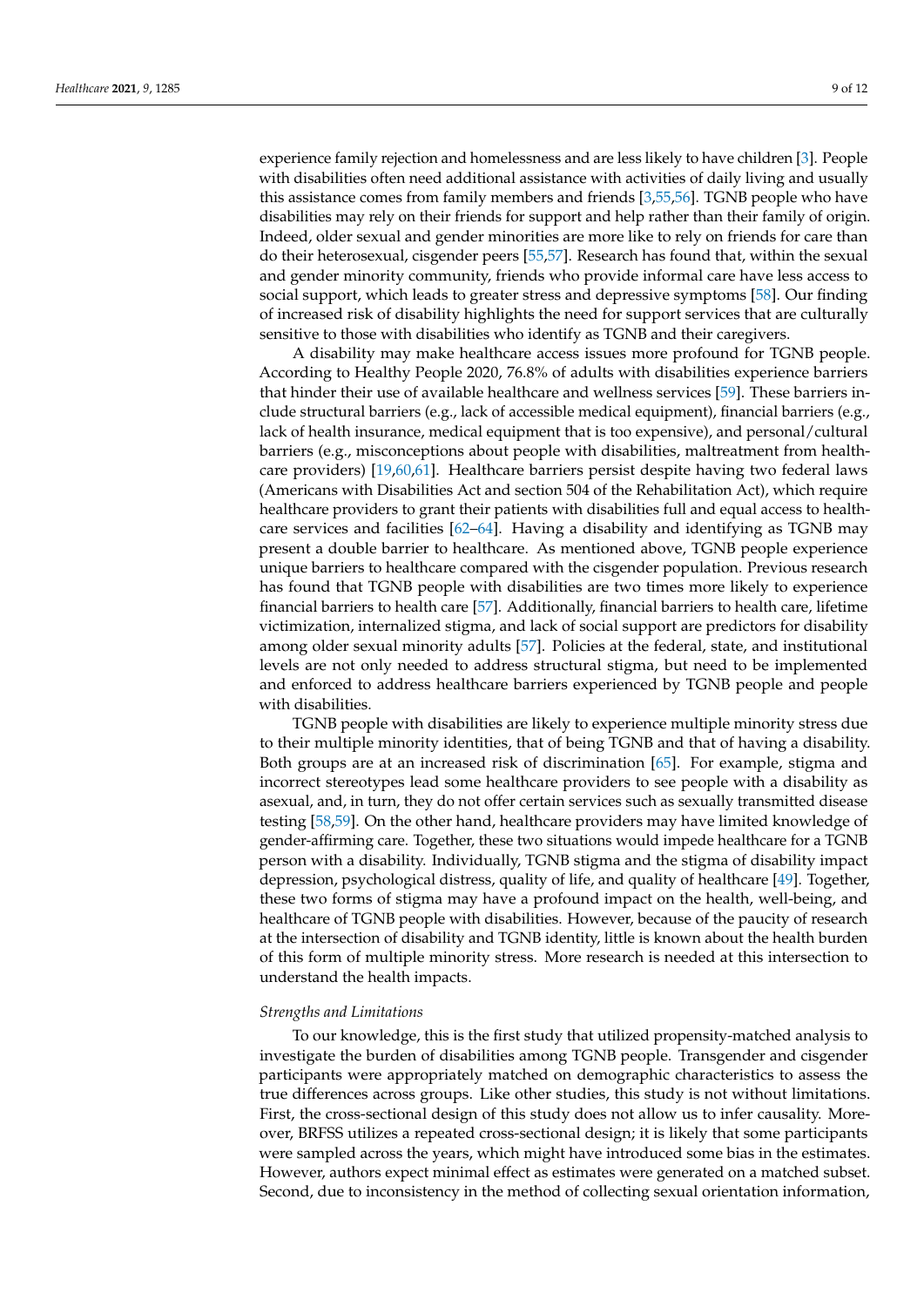matching did not account for the sexual orientation. Third, this study may be subject to information bias, including reporting bias and recall bias. Lastly, although groups of transgender and cisgender participants were matched on demographic characteristics, a residual confounding may still exist due to differences within the subgroups.

#### **5. Conclusions**

TGNB people were more likely to report disabilities and poorer mental and physical health than cisgender people. The minority stress theory would posit that these disparities are, at least in part, due to the excess stigma that TGNB people experience at the structural/social, interpersonal, and individual levels. TGNB people with disabilities may experience multiple minority stress and experience both the stigma of disability and of being a gender minority. These stigma may impact other health outcomes as well as access to healthcare. However, more research is needed to examine the intersection of disability and gender minority status. Additionally, interventions (culturally competent care) and enforceable policies are needed to address the unique barriers to healthcare experienced by people with disabilities and TGNB people.

**Author Contributions:** Conceptualization, J.R.P.; methodology, J.R.P. and K.B.; software, K.B.; validation, J.R.P. and K.B.; formal analysis, K.B.; investigation, K.B.; resources, J.R.P.; data curation, J.R.P. and K.B.; writing—original draft preparation, J.R.P. and K.B.; writing—review and editing, J.R.P. and K.B.; visualization, J.R.P. and K.B.; supervision, J.R.P.; project administration, K.B. All authors have read and agreed to the published version of the manuscript.

**Funding:** This study was not funded.

**Institutional Review Board Statement:** This study was deemed excluded from the ethical review by the University of Nevada, Las Vegas Institutional Review Board, because it involves secondary data analysis of publicly available, deidentified data with no direct involvement of the human subjects.

**Informed Consent Statement:** Not applicable.

**Data Availability Statement:** Data are available in a publicly accessible repository that does not issue DOIs. Publicly available datasets were analyzed in this study. These data can be found here: [https://www.cdc.gov/brfss/data\\_documentation/index.htm,](https://www.cdc.gov/brfss/data_documentation/index.htm) accessed on 24 June 2020.

**Conflicts of Interest:** The authors declare no conflict of interest.

#### **References**

- <span id="page-10-0"></span>1. American Psychological Association Guidelines for psychological practice with transgender and gender nonconforming people. *Am. Psychol.* **2015**, *70*, 832–864. [\[CrossRef\]](http://doi.org/10.1037/a0039906)
- <span id="page-10-1"></span>2. The Williams Institute. How Many Adults Identify as Transgender in the United States. 2016. Available online: [https://](https://williamsinstitute.law.ucla.edu/wp-content/uploads/Trans-Adults-US-Aug-2016.pdf) [williamsinstitute.law.ucla.edu/wp-content/uploads/Trans-Adults-US-Aug-2016.pdf](https://williamsinstitute.law.ucla.edu/wp-content/uploads/Trans-Adults-US-Aug-2016.pdf) (accessed on 20 August 2021).
- <span id="page-10-2"></span>3. James, S.E.; Herman, J.L.; Rankin, S.; Keisling, M.; Mottet, L.; Anafi, M. *The Report of the 2015 U.S. Transgender Survey*; National Agency for Transgender Equality: Washington, DC, USA, 2016.
- 4. Nolan, I.T.; Kuhner, C.J.; Dy, G.W. Demographic and temporal trends in transgender identities and gender confirming surgery. *Transl. Androl. Urol.* **2019**, *8*, 184–190. [\[CrossRef\]](http://doi.org/10.21037/tau.2019.04.09)
- <span id="page-10-4"></span>5. Downing, J.M.; Przedworski, J.M. Health of Transgender Adults in the U.S., 2014–2016. *Am. J. Prev. Med.* **2018**, *55*, 336–344. [\[CrossRef\]](http://doi.org/10.1016/j.amepre.2018.04.045)
- <span id="page-10-5"></span>6. Crissman, H.P.; Berger, M.B.; Graham, L.F.; Dalton, V.K. Transgender Demographics: A Household Probability Sample of US Adults, 2014. *Am. J. Public Health* **2017**, *107*, 213–215. [\[CrossRef\]](http://doi.org/10.2105/AJPH.2016.303571) [\[PubMed\]](http://www.ncbi.nlm.nih.gov/pubmed/27997239)
- 7. Baker, K.E. Findings from the Behavioral Risk Factor Surveillance System on Health-Related Quality of Life Among US Transgender Adults, 2014-2017. *JAMA Intern. Med.* **2019**, *179*, 1141–1144. [\[CrossRef\]](http://doi.org/10.1001/jamainternmed.2018.7931) [\[PubMed\]](http://www.ncbi.nlm.nih.gov/pubmed/31009042)
- 8. Newfield, E.; Hart, S.; Dibble, S.; Kohler, L. Female-to-male transgender quality of life. *Qual. Life Res.* **2006**, *15*, 1447–1457. [\[CrossRef\]](http://doi.org/10.1007/s11136-006-0002-3)
- 9. Streed, C.G.; McCarthy, E.P.; Haas, J.S. Self-Reported Physical and Mental Health of Gender Nonconforming Transgender Adults in the United States. *LGBT Health* **2018**, *5*, 443–448. [\[CrossRef\]](http://doi.org/10.1089/lgbt.2017.0275)
- <span id="page-10-3"></span>10. Pharr, J.R.; Batra, K. Propensity Score Analysis Assessing the Burden of Non-Communicable Diseases among the Transgender Population in the United States Using the Behavioral Risk Factor Surveillance System (2017–2019). *Healthcare* **2021**, *9*, 696. [\[CrossRef\]](http://doi.org/10.3390/healthcare9060696) [\[PubMed\]](http://www.ncbi.nlm.nih.gov/pubmed/34207713)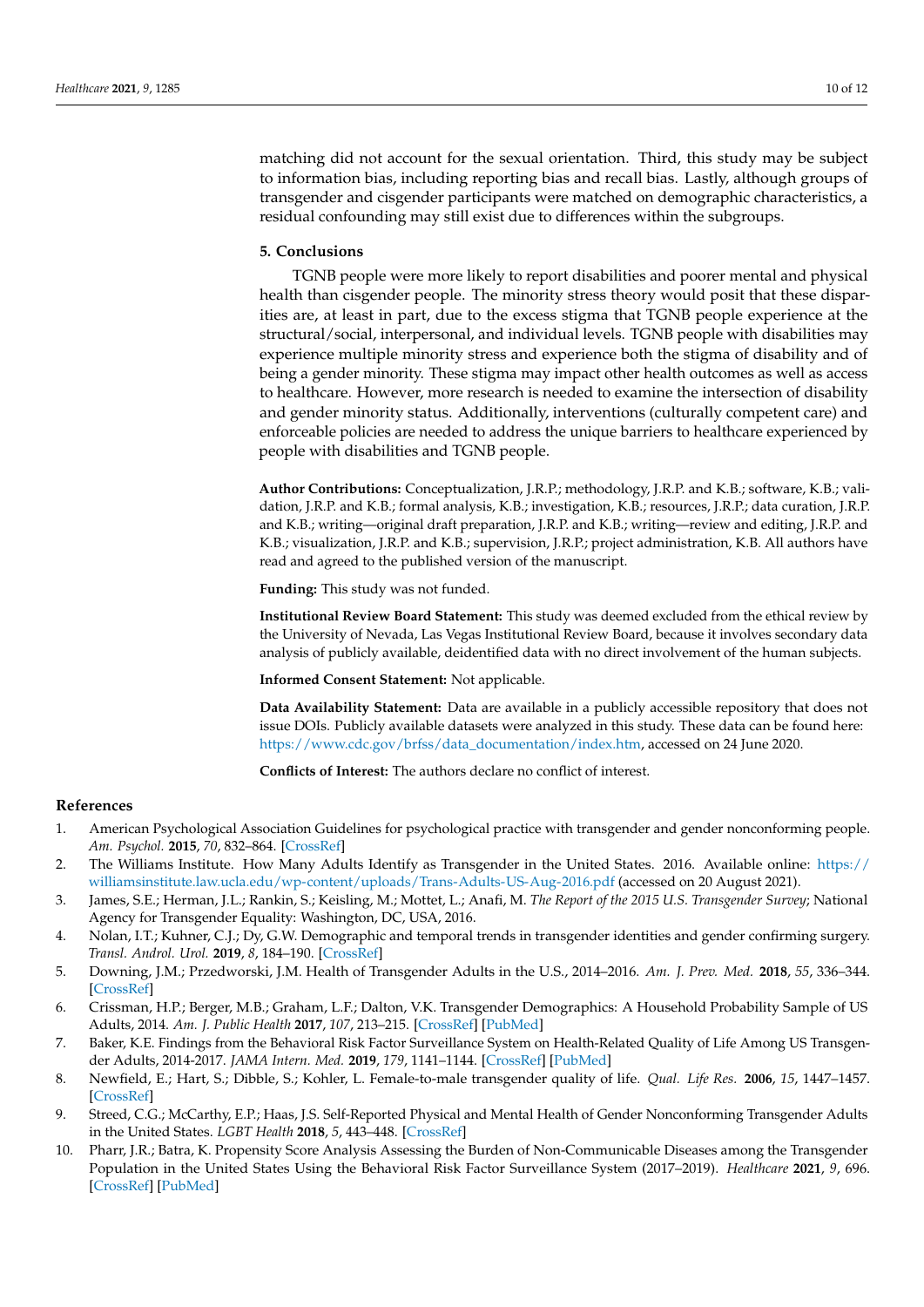- <span id="page-11-0"></span>11. Meyer, I.H.; Brown, T.N.T.; Herman, J.L.; Reisner, S.L.; Bockting, W.O. Demographic Characteristics and Health Status of Transgender Adults in Select US Regions: Behavioral Risk Factor Surveillance System, 2014. *Am. J. Public Health* **2017**, *107*, 582–589. [\[CrossRef\]](http://doi.org/10.2105/AJPH.2016.303648)
- <span id="page-11-1"></span>12. Meyer, I.H. Minority Stress and Mental Health in Gay Men. *J. Health Soc. Behav.* **1995**, *36*, 38–56. [\[CrossRef\]](http://doi.org/10.2307/2137286)
- 13. Meyer, I.H. Prejudice, social stress, and mental health in lesbian, gay, and bisexual populations: Conceptual issues and research evidence. *Psychol. Bull.* **2003**, *129*, 674–697. [\[CrossRef\]](http://doi.org/10.1037/0033-2909.129.5.674)
- <span id="page-11-3"></span>14. Hatzenbuehler, M.L.; Pachankis, J.E. Stigma and Minority Stress as Social Determinants of Health Among Lesbian, Gay, Bisexual, and Transgender Youth. *Pediatr. Clin. N. Am.* **2016**, *63*, 985–997. [\[CrossRef\]](http://doi.org/10.1016/j.pcl.2016.07.003) [\[PubMed\]](http://www.ncbi.nlm.nih.gov/pubmed/27865340)
- <span id="page-11-2"></span>15. Hatzenbuehler, M.L. Structural stigma: Research evidence and implications for psychological science. *Am. Psychol.* **2016**, *71*, 742–751. [\[CrossRef\]](http://doi.org/10.1037/amp0000068)
- <span id="page-11-5"></span>16. Testa, R.J.; Michaels, M.S.; Bliss, W.; Rogers, M.L.; Balsam, K.F.; Joiner, T. Suicidal ideation in transgender people: Gender minority stress and interpersonal theory factors. *J. Abnorm. Psychol.* **2017**, *126*, 125–136. [\[CrossRef\]](http://doi.org/10.1037/abn0000234) [\[PubMed\]](http://www.ncbi.nlm.nih.gov/pubmed/27831708)
- <span id="page-11-4"></span>17. Testa, R.J.; Habarth, J.; Peta, J.; Balsam, K.; Bockting, W. Development of the Gender Minority Stress and Resilience Measure. *Psychol. Sex. Orientat. Gend. Divers.* **2015**, *2*, 65–77. [\[CrossRef\]](http://doi.org/10.1037/sgd0000081)
- <span id="page-11-6"></span>18. Connelly, P.; Freel, E.M.; Perry, C.; Ewan, J.; Touyz, R.M.; Currie, G.; Delles, C. Gender-Affirming Hormone Therapy, Vascular Health and Cardiovascular Disease in Transgender Adults. *Hypertension* **2019**, *74*, 1266–1274. [\[CrossRef\]](http://doi.org/10.1161/HYPERTENSIONAHA.119.13080)
- <span id="page-11-7"></span>19. Pharr, J.R.; James, T.; Yeung, Y.-L. Accessibility and accommodations for patients with mobility disabilities in a large healthcare system: How are we doing? *Disabil. Health J.* **2019**, *12*, 679–684. [\[CrossRef\]](http://doi.org/10.1016/j.dhjo.2019.03.008)
- 20. Alzahrani, T.; Nguyen, T.; Ryan, A.; Dwairy, A.; McCaffrey, J.; Yunus, R.; Forgione, J.; Krepp, J.; Nagy, C.; Mazhari, R.; et al. Cardiovascular Disease Risk Factors and Myocardial Infarction in the Transgender Population. *Circ. Cardiovasc. Qual. Outcomes* **2019**, *12*, e005597. [\[CrossRef\]](http://doi.org/10.1161/CIRCOUTCOMES.119.005597)
- 21. Morales-Estrella, J.L.; Boyle, M.; Zein, J.G. Transgender status is associated with higher risk of lifetime asthma. In *A34. Asthma Clinical Studies I*; American Thoracic Society: New York, NY, USA, 2018; p. A1371.
- 22. Armstrong, B.K.; Cust, A.E. Sun exposure and skin cancer, and the puzzle of cutaneous melanoma: A perspective on fears et al. mathematical models of age and ultraviolet effects on the incidence of skin cancer among whites in the United States. american journal of epidemiology 1977, 105: 420–427. *Cancer Epidemiol.* **2017**, *48*, 147–156.
- 23. Silverberg, M.J.; Nash, R.; Becerra-Culqui, T.A.; Cromwell, L.; Getahun, D.; Hunkeler, E.; Lash, T.L.; Millman, A.; Quinn, V.P.; Robinson, B.; et al. Cohort study of cancer risk among insured transgender people. *Ann. Epidemiol.* **2017**, *27*, 499–501. [\[CrossRef\]](http://doi.org/10.1016/j.annepidem.2017.07.007)
- <span id="page-11-8"></span>24. Fredriksen-Goldsen, K.I.; Cook-Daniels, M.L.; Kim, H.-J.; Erosheva, E.A.; Emlet, C.; Hoy-Ellis, P.C.P.; Goldsen, B.J.; Muraco, A. Physical and Mental Health of Transgender Older Adults: An At-Risk and Underserved Population. *Gerontology* **2013**, *54*, 488–500. [\[CrossRef\]](http://doi.org/10.1093/geront/gnt021) [\[PubMed\]](http://www.ncbi.nlm.nih.gov/pubmed/23535500)
- <span id="page-11-9"></span>25. U.S.Equal Employment Opportunity Commission. The Americans with Disabilities Act Amendments Acts of 2008. Available online: <https://www.eeoc.gov/statutes/ada-amendments-act-2008> (accessed on 10 August 2021).
- <span id="page-11-10"></span>26. Okoro, C.A.; Hollis, N.D.; Cyrus, A.C.; Griffin-Blake, S. Prevalence of Disabilities and Health Care Access by Disability Status and Type Among Adults—United States, 2016. *MMWR. Morb. Mortal. Wkly. Rep.* **2018**, *67*, 882–887. [\[CrossRef\]](http://doi.org/10.15585/mmwr.mm6732a3) [\[PubMed\]](http://www.ncbi.nlm.nih.gov/pubmed/30114005)
- <span id="page-11-11"></span>27. Ward, M.J. *Chapter 4A Personal Perspective on Historical Views of Disability*; American Public Health Association: Washington, DC, USA, 2009. [\[CrossRef\]](http://doi.org/10.2105/9780875531915ch04)
- <span id="page-11-12"></span>28. Buljevac, M.; Majdak, M.; Leutar, Z. The stigma of disability: Croatian experiences. *Disabil. Rehabil.* **2011**, *34*, 725–732. [\[CrossRef\]](http://doi.org/10.3109/09638288.2011.616570) [\[PubMed\]](http://www.ncbi.nlm.nih.gov/pubmed/21992508)
- <span id="page-11-13"></span>29. Fredriksen-Goldsen, K.I.; Kim, H.J.; Shui, C.; Bryan, A.E. Chronic health conditions and key health indicators among lesbian, gay, and bisexual older US adults, 2013–2014. *Am. J Public. Health* **2017**, *107*, 1332–1338. [\[CrossRef\]](http://doi.org/10.2105/AJPH.2017.303922) [\[PubMed\]](http://www.ncbi.nlm.nih.gov/pubmed/28700299)
- 30. Fredriksen-Goldsen, K.I.; Kim, H.-J.; Barkan, S.E.; Muraco, A.; Hoy-Ellis, C.P. Health Disparities Among Lesbian, Gay, and Bisexual Older Adults: Results from a Population-Based Study. *Am. J. Public Health* **2013**, *103*, 1802–1809. [\[CrossRef\]](http://doi.org/10.2105/AJPH.2012.301110)
- <span id="page-11-14"></span>31. Eliason, M.J.; Martinson, M.; Carabez, R.M. Disability Among Sexual Minority Women: Descriptive Data from an Invisible Population. *LGBT Health* **2015**, *2*, 113–120. [\[CrossRef\]](http://doi.org/10.1089/lgbt.2014.0091)
- <span id="page-11-15"></span>32. Centers for Disease Control and Prevention. Behavioral Risk Factor Surveillance System (BRFSS) Overview 2017. 2018. Available online: [https://www.cdc.gov/brfss/annual\\_data/2017/pdf/overview-2017-508.pdf](https://www.cdc.gov/brfss/annual_data/2017/pdf/overview-2017-508.pdf) (accessed on 21 August 2021).
- <span id="page-11-17"></span>33. Centers for Disease Control and Prevention: CDC—BRFSS—2019 BRFSS Modules Used by Category. 2020. Available online: <https://www.cdc.gov/brfss/questionnaires/modules/category2019.htm> (accessed on 5 June 2021).
- <span id="page-11-16"></span>34. Marcelo, G. Bioaerosol Size Effect in COVID-19 Transmission. 2020. Available online: [https://www.preprints.org/manuscript/](https://www.preprints.org/manuscript/202004.0093/v1/download) [202004.0093/v1/download](https://www.preprints.org/manuscript/202004.0093/v1/download) (accessed on 21 August 2021).
- <span id="page-11-18"></span>35. Center for Disease Control and Prevention. Behavioral Risk Factor Surveillance System Complex Sampling Weighting and Preparing 2017 BRFSS Module Data for Analysis. 2018. Available online: [https://www.cdc.gov/brfss/annual\\_data/2017/pdf/](https://www.cdc.gov/brfss/annual_data/2017/pdf/Complex-Smple-Weights-Prep-Module-Data-Analysis-2017--508.pdf) [Complex-Smple-Weights-Prep-Module-Data-Analysis-2017--508.pdf](https://www.cdc.gov/brfss/annual_data/2017/pdf/Complex-Smple-Weights-Prep-Module-Data-Analysis-2017--508.pdf) (accessed on 2 January 2021).
- <span id="page-11-19"></span>36. Centers for Disease Control and Prevention. Behavioral Risk Factor Surveillance System: 2017 Codebook Report. Available online: [https://www.cdc.gov/brfss/annual\\_data/2017/pdf/codebook17\\_llcp-508.pdf](https://www.cdc.gov/brfss/annual_data/2017/pdf/codebook17_llcp-508.pdf) (accessed on 4 September 2018).
- 37. Centers for Disease Control and Prevention. Behavioral Risk Factor Surveillance System: 2018 Codebook Report. Available online: [https://www.cdc.gov/brfss/annual\\_data/2018/pdf/codebook18\\_llcp-v2-508.pdf](https://www.cdc.gov/brfss/annual_data/2018/pdf/codebook18_llcp-v2-508.pdf) (accessed on 7 June 2021).